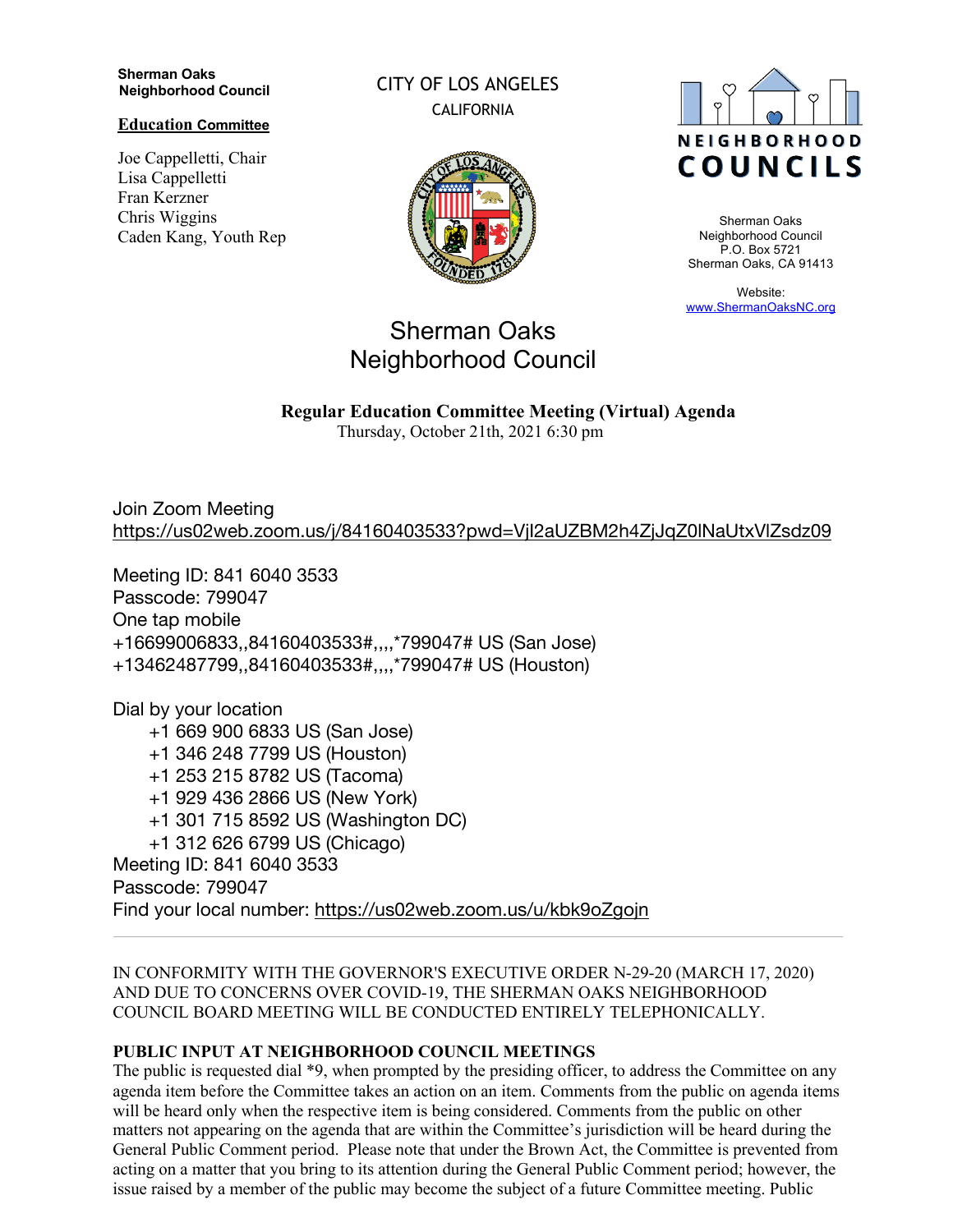Sherman Oaks Neighborhood Council Education Committee Page 2

comment is limited to two minutes per speaker, unless adjusted by the presiding officer of the Committee.

*The Neighborhood Council system enables meaningful civic participation for all Angelenos and serves as a voice for improving government responsiveness to local communities and their needs. We are an advisory body to the City of Los Angeles, comprised of stakeholder volunteers who are devoted to the mission of improving our communities.*

# **I. CALL TO ORDER & ROLL CALL**

- a. Call to Order by Chair Joe Cappelletti
- b. Roll Call

## **II. ADMINISTRATIVE MOTIONS**

Approval of the Minutes of the September 30th Education Committee

## **III. COMMENTS BY PUBLIC OFFICIALS**

# **IV. CHAIR'S REPORT**

General Updates

## **V. COMMITTEE PROGRESS**:

Chris/Fran – Tutoring, beautification opportunities Lisa – PTA Outreach, Speaker Series, Movie Night Promo Upcoming Priorities Additional Progress reports

**VI. MOTIONS – NONE**

# **VII. GENERAL PUBLIC COMMENT ON NON-AGENDA ITEMS**

## **VIII. EDUCATION COMMITTEE BUSINESS**

## **IX. ADJOURNMENT**

### **THE AMERICAN WITH DISABILITIES ACT**

As a covered entity under Title II of the Americans with Disabilities Act, the City of Los Angeles does not discriminate on the basis of disability and upon request will provide reasonable accommodation to ensure equal access to its programs, services, and activities. Sign language interpreters, assisted listening devices, or other auxiliary aids and/or services may be provided upon request. To ensure availability of services, please make your request at least 3 business days (72 hours) prior to the meeting by contacting the Department of Neighborhood Empowerment by calling (213) 978-1551 or email: NCsupport@lacity.org

## **PUBLIC ACCESS OF RECORDS**